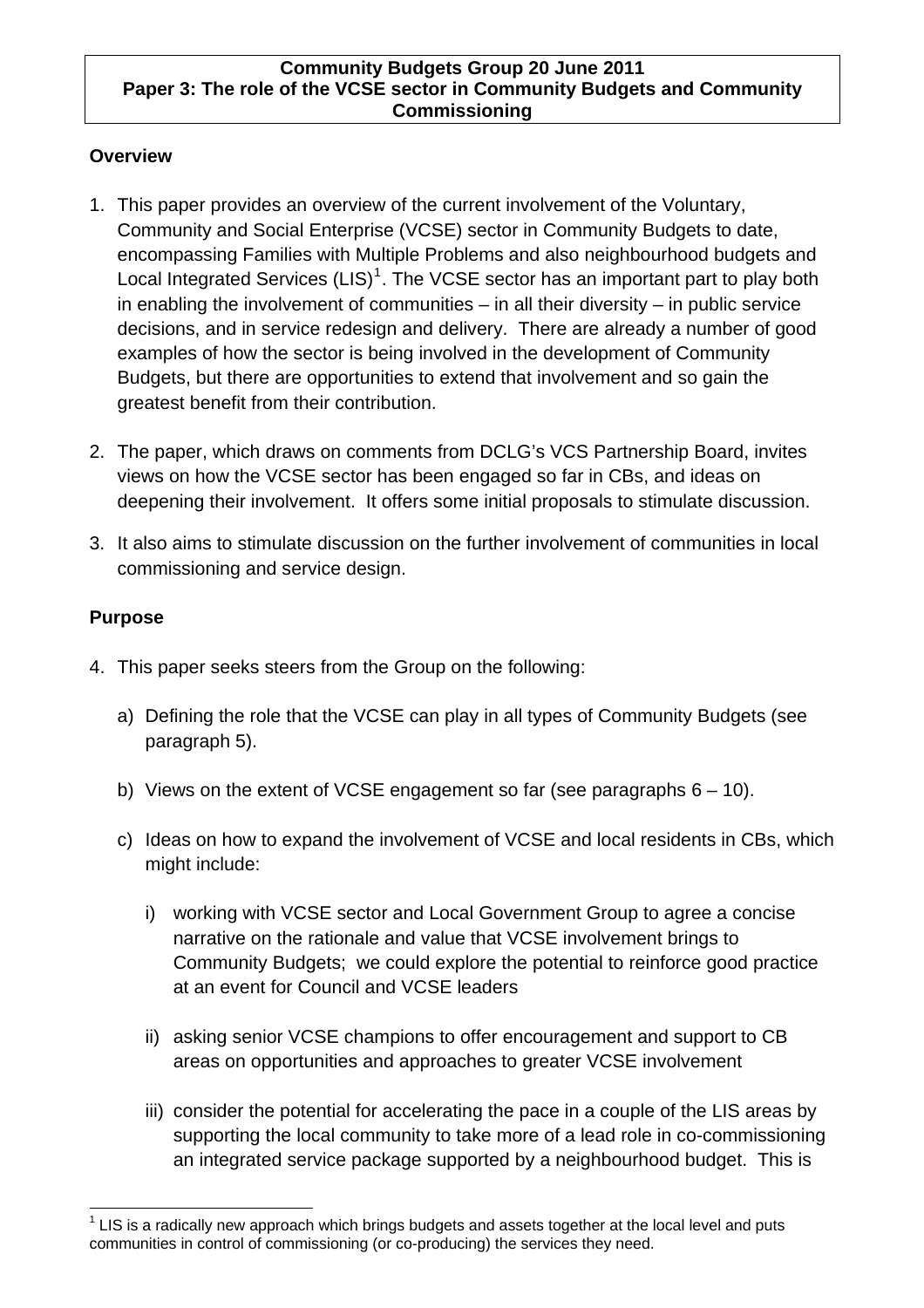covered in more detail in the paper 4 on widening and deepening Community Budgets – agenda item 6)

iv) ensuring, via DCLG's VCS Partnership Board and the Local Government Group, that the sector and CB areas are fully informed of opportunities and support available, e.g. the National Training Programme for Commissioners (with perhaps CB areas being prioritised for support), DfE's VCS programme to support delivery of the FMP campaign, the BIG Lottery Improving Futures Fund and the potential for Community Organisers and Community First grants to stimulate social action in CB areas

# **Consideration**

- 5. Community Budgets offer real potential for the voluntary and community sector to become engaged in transforming the way that local services are designed and delivered, representing the needs of their community and ensuring that all voices are given a fair chance to drive change. The sector has an important contribution to make to the development of Community Budgets as it can be:
	- a critical friend to statutory agencies and local authorities, identifying scope for improved efficiency and cutting waste
	- an informed expert, advising on and representing the needs of the community, including the most disadvantaged and special interest groups eg children of drug users, prisoners, young carers etc.
	- an expert, and often locally-informed, service provider that can work with all communities to co-commission $^2$  $^2$ .

# **Does the Group agree, and are there other contributions / benefits that the VCSE sector can bring to CBs?**

- 6. As Annex A shows, much of the work so far on Community Budgets for families with multiple problems has been partnership led with local authorities, other statutory agencies and VCSE bodies involved in developing plans to integrate service commissioning and budgets. For example many of the boards or steering groups responsible for developing these CBs have include the local Council for Voluntary Service and/or other voluntary organisation such as Barnardos.
- 7. There are also national developments which could encourage greater VCSE involvement in the delivery of CBs for families with multiple problems. DfE has funded 16 national voluntary organisations £5m in both 2011/12 and 2012/13 to support the development of service provision for families with multiple problems with current and future Community Budget areas (also set out in Annex A) and formed a strategic partnership (led by Barnardo's) of VCS organisations to advise it on the development of Government families' policy. Every Community Budget area has also applied for funding under the Big Lottery's £20m Improvement Futures programme to support

<span id="page-1-0"></span><sup>&</sup>lt;u>2</u><br><sup>2</sup> A study by Turning Point estimated that community commissioning approaches can achieve better outcomes plus efficiency savings of between 15 – 20%.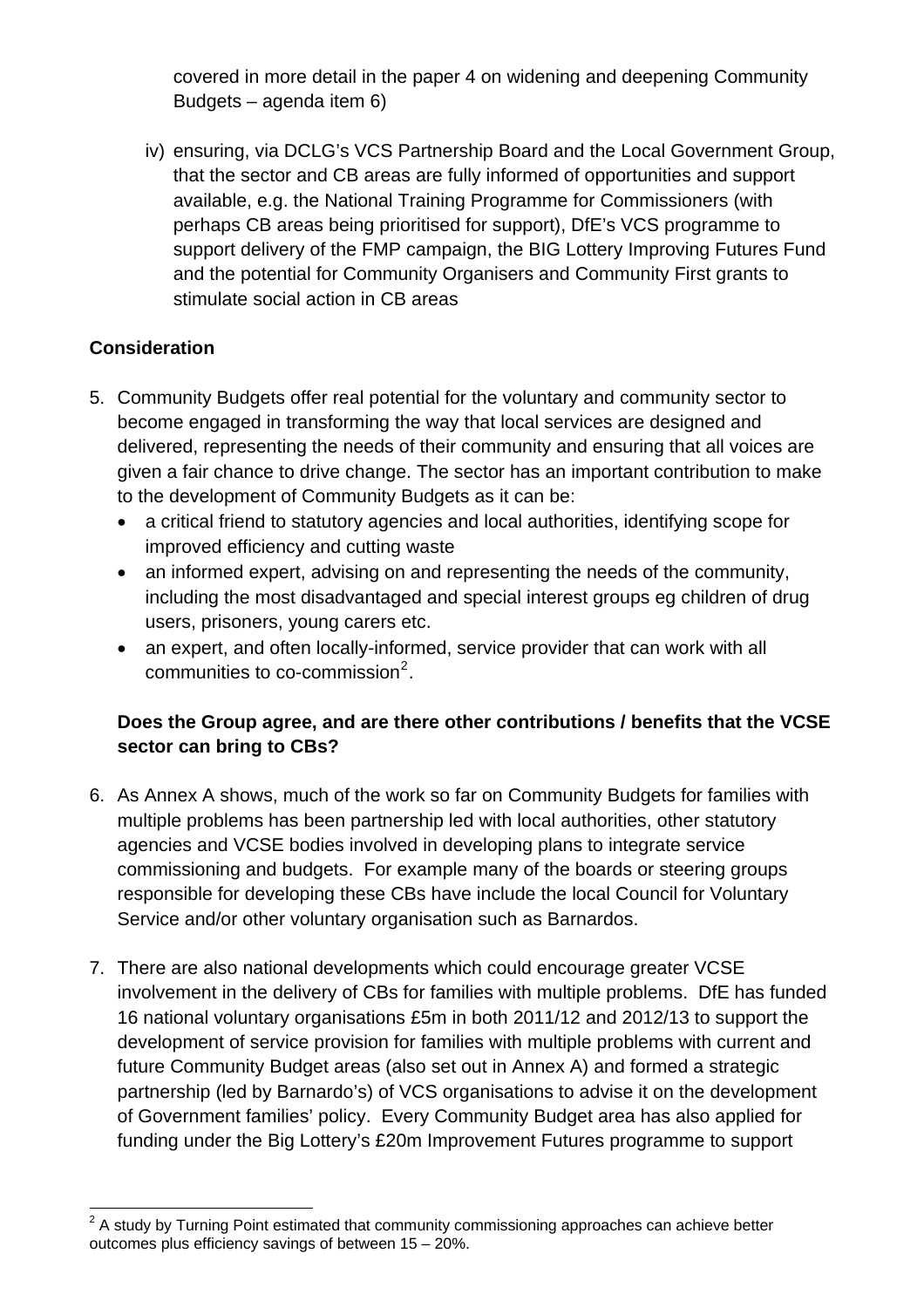innovative service between local authorities and VCS organisations working with families multiple problems.

- 8. Some areas have shown the potential of what can be achieved through partnership with VCSE bodies: for example Swindon Family LIFE programme involves the cocreation of a new approach to family intervention bringing together public agencies, a social enterprise and the families themselves. The extent to which the VCSE has been engaged so far may have been affected by the speed at which the work has had to proceed and the need to achieve budget reductions, which in some areas has impacted on local support for local VCSE bodies and for community engagement structures. A lack of communication to the VCSE sector and communities at this stage may limit their capacity to respond in later delivery stages.
- 9. The complementary work to develop neighbourhood budgets and LIS approaches in thirteen areas aspires to devolve power beyond local authorities to neighbourhoods and involves working with key voluntary sector partners. As with CBs for families with multiple problems the proposals in these areas have tended to be shaped by the local authority with community engagement planned at a later point, rather than being built around the preferences of the local community. But there are exceptions, notably in Balsall Heath and Kingston-upon-Thames where the local community and VCSE is taking much more of a lead. Annex B provides a snapshot of progress in each area.
- 10. To a large extent this experience reflects the positive leadership role of local authorities, and we have seen good progress where Councils are helping to bring together new combinations of local partners including GPs, RSLs, police, fire & rescue, and VCSE advisory services like Citizens Advice Bureaux. But the potential of CBs to achieve truly transformational change in public services will be lessened unless the target groups, communities and VCSE bodies are at the heart of the process so that services are re-designed from the bottom up.
- 11. CBs also have the potential to transform the way in which VCSE organisations and communities are able to generate innovation through a collaborative approach to service design with local authorities. Flexible funding mechanisms have the potential to recognise the VCSE and community ability to deliver outcomes across multiple service areas and finance them through a fair funding deal.

## **Does the group agree that Community Budgets have the potential to transform the funding landscape for the VCSE in a positive way?**

12. The ideas in paragraph 4c) above are intended to stimulate discussion on what more might be done to promote VCSE involvement in Community Budgets. These would align with wider work to tackle known barriers to VCSE and community engagement with the public sector identified at the 2011 VCSE Sector Summit – as summarised at Annex C.

Cabinet Office and Department for Communities and Local Government 10 June 2011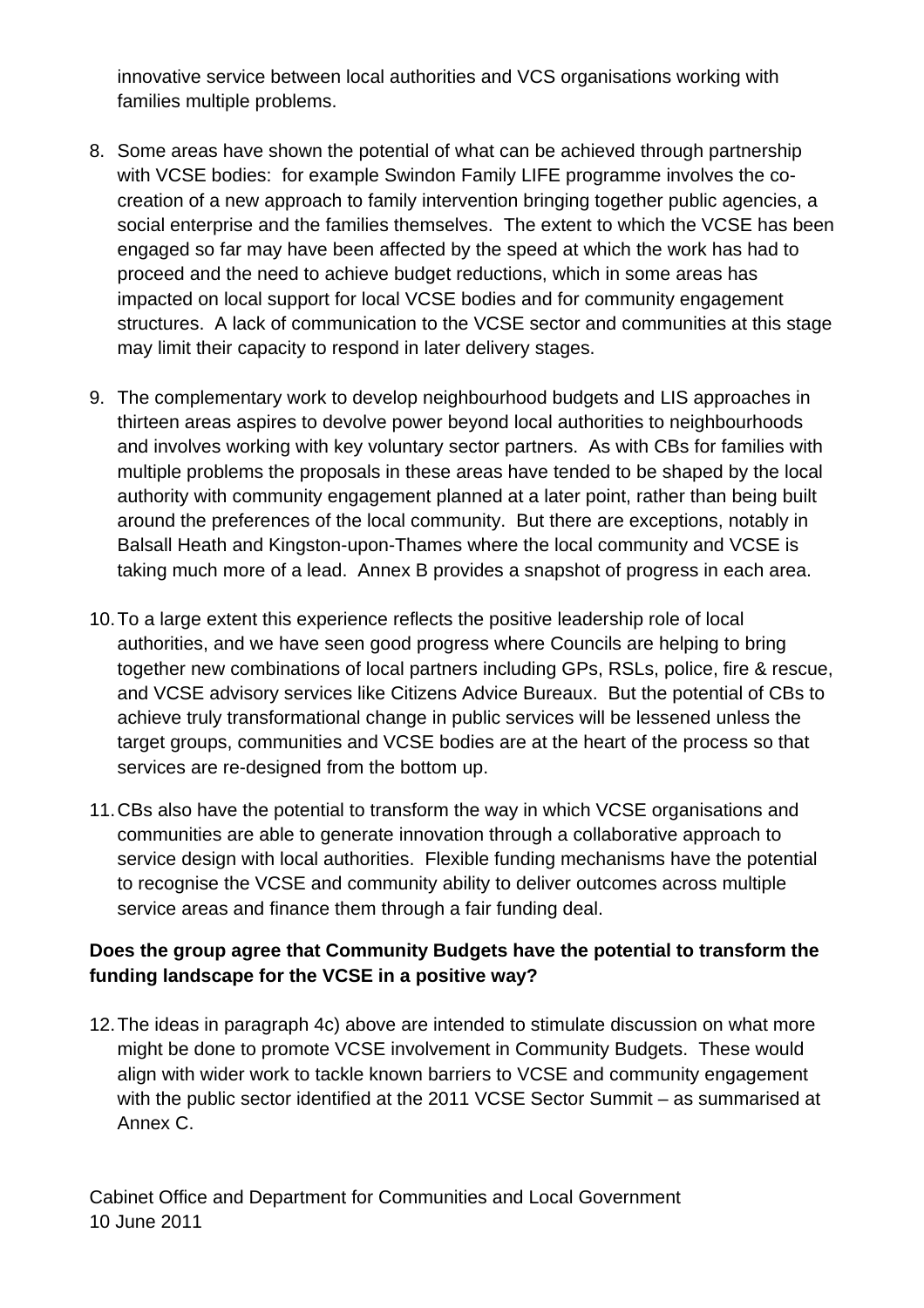# **Community Budgets: Involvement of VCS in first phase**

| Area             | Information included in initial CB proposal <sup>3</sup>                                                                                         |
|------------------|--------------------------------------------------------------------------------------------------------------------------------------------------|
| <b>Barnet</b>    | The VCS have been fully consulted in the development of these                                                                                    |
|                  | proposals and Barnet Children's Fund is one of the partners on the                                                                               |
|                  | Children and Young People Board.                                                                                                                 |
| <b>Blackburn</b> | Proposal includes examples of existing good practice on co-production                                                                            |
|                  | and neighbourhood engagement which is helping to inform the                                                                                      |
|                  | development of community budgets and LIS. Governance is through a                                                                                |
|                  | multi agency reference group involving VCS. Currently in discussions<br>a number of other organisations, including various VCS<br>with           |
|                  | organisations and consortia, to ensure that their resources are aligned.                                                                         |
| Blackpool        | Multi-agency steering group established with senior personnel from VCS                                                                           |
|                  | represented: Barnardos and Home-Start. Steering group is accountable                                                                             |
|                  | body for the pilot.                                                                                                                              |
| Birmingham       | Birmingham Voluntary Sector Consortium (BVSC) represented on                                                                                     |
|                  | Community Based Budget Families with Complex Needs Operational                                                                                   |
|                  | Group established for purpose of joint planning and aligning agency                                                                              |
|                  | resources at the local level. BVSC one of the operational partners                                                                               |
|                  | mandated to plan and deploy resources on behalf of their orgs at the                                                                             |
|                  | local level.                                                                                                                                     |
| <b>Bradford</b>  | Governance rests with Bradford District Partnership on which VCSE<br>represented.                                                                |
| Croydon          | CB proposal and implementation co-ordinated by the Early Intervention                                                                            |
|                  | and Family Support Group which includes a Voluntary Sector                                                                                       |
|                  | Representative.                                                                                                                                  |
|                  | In order to deliver the intensive service through the Community Budget,                                                                          |
|                  | a Family Resilience Service will be developed drawing on multi-agency                                                                            |
|                  | input and expertise. The Family Resilience Service will engage VCSE to                                                                           |
|                  | deliver key aspects of its services and interventions through                                                                                    |
|                  | commissioning arrangements.                                                                                                                      |
| <b>Essex</b>     | Essex Partnership (the Local Strategic Partnership) and the Shadow                                                                               |
|                  | Health and Wellbeing Board have overall governance responsibility. Both<br>forums have extensive representation from public and voluntary sector |
|                  | bodies already involved in commissioning and delivering outcomes for all                                                                         |
|                  | children and families in Essex including families with complex needs.                                                                            |
|                  | In order to lead the initial phases of the project and drive outcomes                                                                            |
|                  | through the design phase, an Essex-wide high-level steering group has                                                                            |
|                  | been formed by a range of partners from local government, health, police                                                                         |
|                  | and the voluntary sector. Members of this group will be invited to                                                                               |
|                  | workshops including:                                                                                                                             |
|                  | <b>Colchester CVS</b>                                                                                                                            |
|                  | <b>Essex Council for Voluntary Youth Services</b>                                                                                                |
|                  | <b>Rochford Action for Voluntary Services</b>                                                                                                    |
|                  | <b>Tendring CVS</b><br><b>Barnardos</b>                                                                                                          |
| Greater          | Establishing a GM Community Budgets Investment Board that will                                                                                   |
| Manchester       | oversee the design, development and delivery of GM Community                                                                                     |
|                  | Budgets. GMCVO will be invited to be represented on the Investment                                                                               |
|                  | Board.                                                                                                                                           |

<span id="page-3-0"></span><sup>&</sup>lt;sup>3</sup> This information has been collated from area's initial Community Budget proposals provided in Feb/March 2011 and has not been checked with the areas.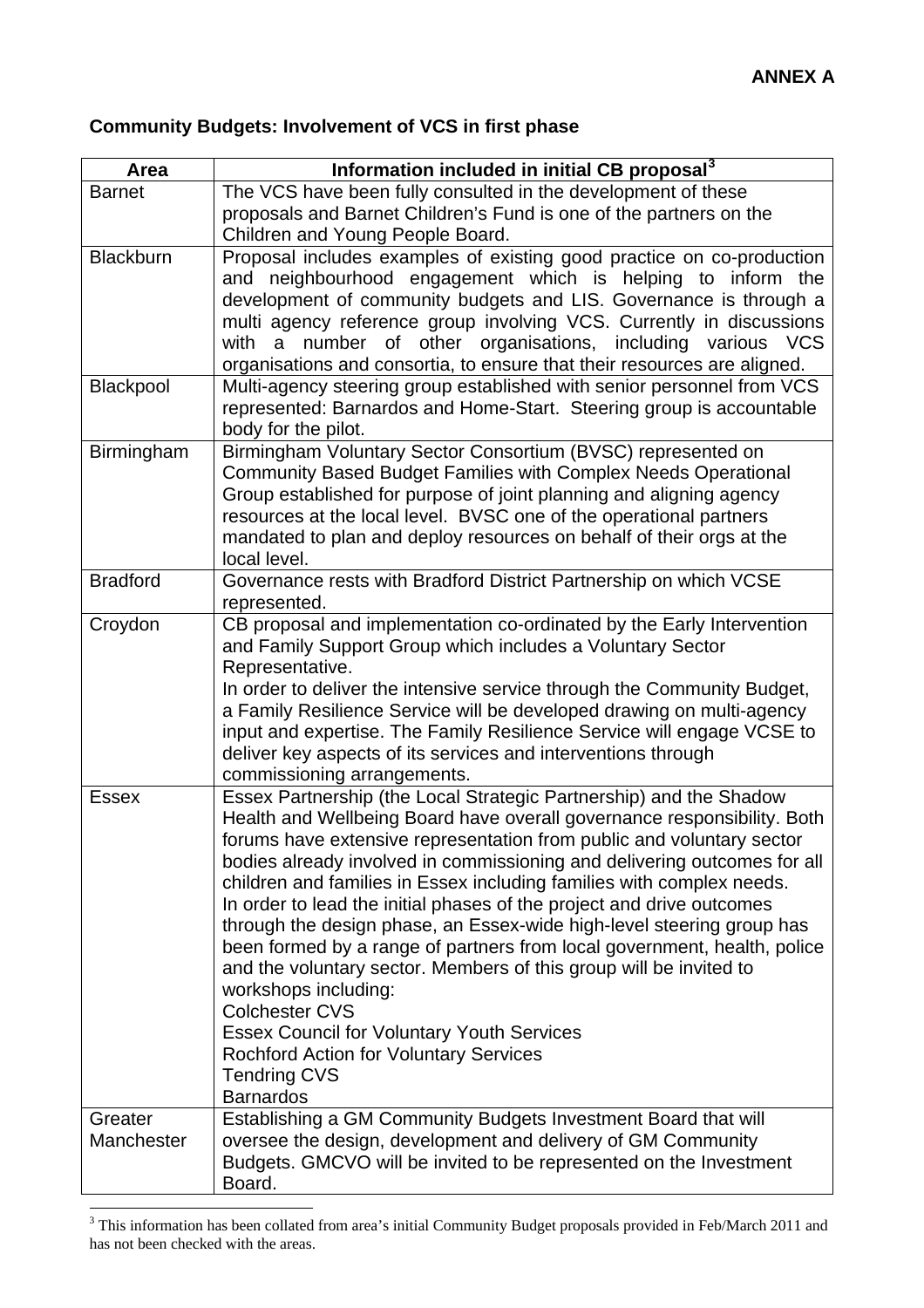| Hull                                    | The voluntary sector is a part of the Community Budget partnership and<br>is represented on Steering Group. Hull has a commitment from a key<br>voluntary sector agency to assist with Community Budget development<br>one day a week. Hull has found this really helpful and is working with<br>the organisation on the development of their whole family assessment.<br>In addition to Steering Group, Hull has regular separate with leads from<br>the VCS on Community Budgets.                                                                 |
|-----------------------------------------|-----------------------------------------------------------------------------------------------------------------------------------------------------------------------------------------------------------------------------------------------------------------------------------------------------------------------------------------------------------------------------------------------------------------------------------------------------------------------------------------------------------------------------------------------------|
| Islington                               | The CB proposal has been developed through the Islington Strategic<br>Partnership and the Islington Children's Board. All major partners have<br>confirmed their support including the local voluntary and charitable<br>sector. Budget includes pooled resources and cash in kind from VCSE.                                                                                                                                                                                                                                                       |
| Kent                                    | Voluntary Sector are named as key partners in Kent's CB. Organisations<br>such as Swale Council for Voluntary Services are on list of organisations<br>currently involved.                                                                                                                                                                                                                                                                                                                                                                          |
| Leicestershire                          | Proposal agreed by Voluntary Action Leicestershire. One of the key<br>objectives of phase 1 of the CB is 'to Work with the voluntary and<br>community sector to ensure that they are integral in the design and<br>delivery of the programme and determine where services can be<br>aligned'.                                                                                                                                                                                                                                                       |
| Lewisham                                | CB overseen by Lewisham Public Service Board which includes VCS<br>agencies. Family Intervention and Targeted Family Support services are<br>both delivered by VCS organisations. A reducing re-offending project is<br>being delivered through a VCS organisation. New Families Budgets<br>project will be open to VCS organisations to tender for.                                                                                                                                                                                                |
| Lincolnshire                            | Voluntary Sector rep on steering group. Pooled budget includes<br>contribution from voluntary sector. Intend to explore variants of Social<br>Investment Bonds which would seek to develop investment from the<br>private and voluntary sector for particular aspects of the pilot.                                                                                                                                                                                                                                                                 |
| Swindon                                 | Participle's Swindon Family LIFE programme offers an example of the<br>co-creation of a new approach to family intervention by multiple public<br>agencies, a social enterprise and families themselves. At the core of the<br>programme are a new set of relationships between public services and<br>families and a concentration on developing their capabilities, networks<br>and resilience. Members of VCSE have started to be trained alongside<br>senior managers from other sectors to bring about system-wide change.                     |
| Westminster,<br>H&F, K&C,<br>Wandsworth | At the heart of Family Recovery is the Team Around the Family (TAF).<br>The TAF provides access to a range of expertise drawn from partners in<br>the public and voluntary sectors including children's and adults' social<br>care, health, police, employment, financial advice and life skills. Will look<br>to the voluntary and charitable sector to provide specialist support as<br>they often have a better understanding of the frontline issues. Have the<br>support of local partner agencies both in terms of approach and<br>resources. |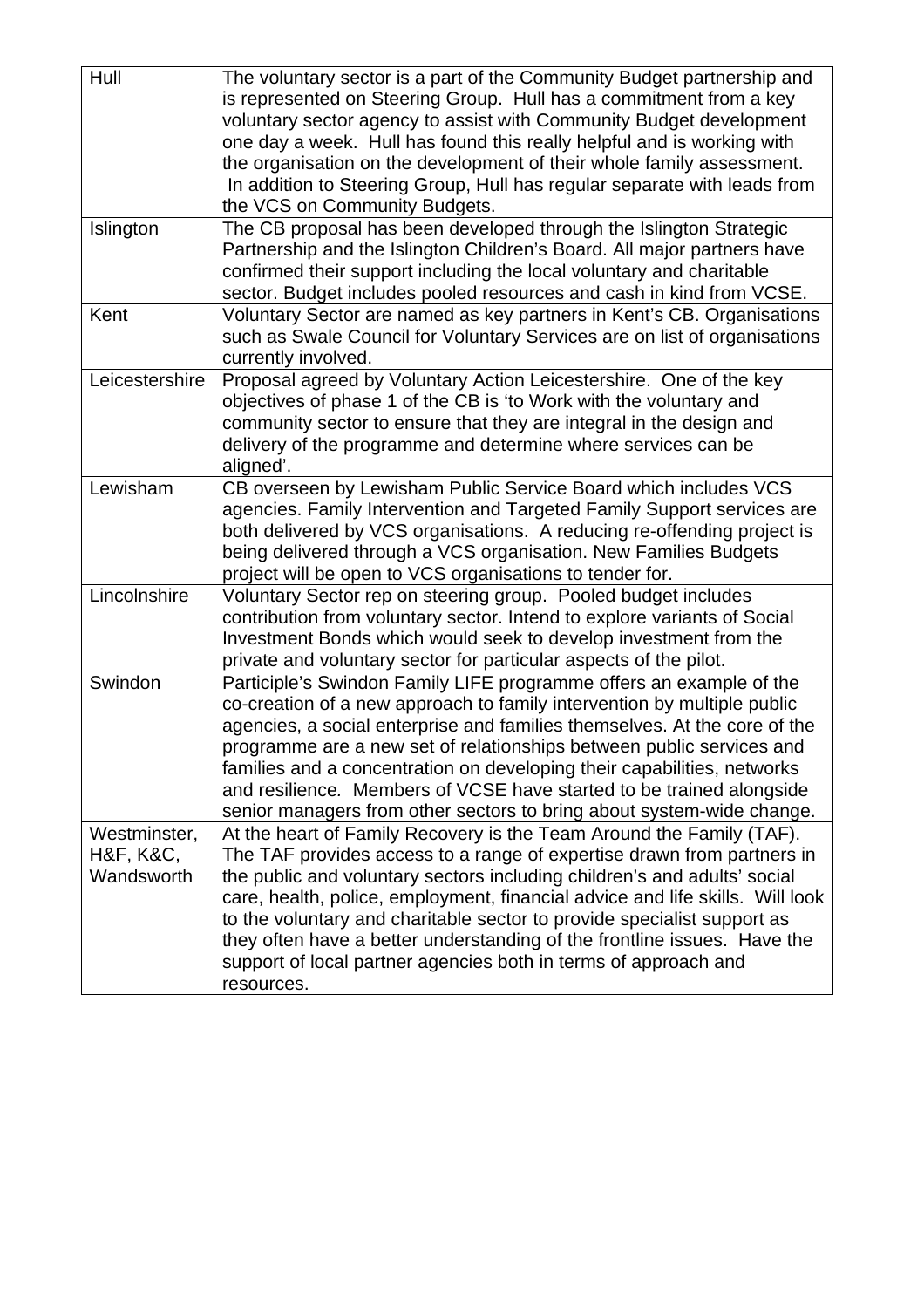#### **National Voluntary Sector Organisation funded by DfE to support development of provision for families with multiple problems in current/future Community Budgets Areas**

| <b>Action for Prisoners'</b><br><b>Families (APF)</b><br>http://www.prisonersfami<br>lies.org.uk/                     | To support families of offenders by improving the availability<br>of training for those involved in supporting families of<br>offenders.                                                                                                                                                                                                                                                                                                                                |
|-----------------------------------------------------------------------------------------------------------------------|-------------------------------------------------------------------------------------------------------------------------------------------------------------------------------------------------------------------------------------------------------------------------------------------------------------------------------------------------------------------------------------------------------------------------------------------------------------------------|
| <b>Addaction</b><br>http://ww.addaction.org.<br>uk                                                                    | To deliver training (on-site courses/e-learning) to Sure Start<br>Children's Centre staff to establish effective practice in<br>supporting families where there is parental substance<br>misuse.                                                                                                                                                                                                                                                                        |
| <b>Adfam</b><br>http://www.adfam.org.uk                                                                               | To deliver training to ensure that practitioners and volunteers<br>are ready to work effectively with families where there is<br>parental alcohol and drug misuse and enable them to deliver<br>effective treatment interventions.                                                                                                                                                                                                                                      |
| <b>Alcohol Concern</b><br>http://www.alcoholconce<br>rn.org.uk                                                        | To deliver training sessions to a range of professionals on<br>alcohol, child protection and domestic abuse. The project will<br>aim to target systematic change in adult services so that they<br>are more confident to respond to child protection issues.                                                                                                                                                                                                            |
| <b>Children's Society (The)</b><br>http://www.childrenssoci<br>ety.org.uk                                             | To help local services to identify and support young people<br>who care for parents or siblings with long-term health<br>problems and disabilities. The project will work in<br>collaboration with Princess Royal Trust for Carers to improve<br>support for young carers and their families.                                                                                                                                                                           |
| <b>CSV</b><br>http://www.csv.org.uk                                                                                   | To develop models of volunteering support for families with<br>multiple problems that can provide parents with mentors,<br>befrienders and advocates. The project will recruit, train,<br>support and match volunteers with parents who feel isolated,<br>vulnerable and unable to cope, by working with schools and<br>children's centres to identify parents who would benefit from<br>individual and targeted support either in the home or at the<br>school/centre. |
| <b>Family Delivery Team</b><br>(Interface associates UK)<br>http://www.interfaceasso<br>ciates.co.uk                  | To provide a national centre of expertise on best practice<br>approaches in working with families with multiple problems.<br>The project will offer advice and support to local authorities,<br>voluntary and community organisation partners and other<br>sector representative bodies on running services for families<br>with multiple problems.                                                                                                                     |
| <b>Partners of Prisoners</b><br>(POPS) & Families<br><b>Support Group</b><br>http://www.partnersofpri<br>soners.co.uk | To develop the 'Adult Courts Volunteer Family Support<br>Worker Model' which currently operates as part of the POPS<br>Integrated Continuum of Care model in Manchester, in order<br>to further achieve better outcomes for offenders' children and<br>their families across the North West and Yorkshire &<br>Humberside regions.                                                                                                                                      |
| Place2Be<br>http://www.theplace2be.<br><u>org.uk</u>                                                                  | To deliver evidence based early intervention and parenting<br>support specifically to families with mental health problems<br>and develop the capacity of the existing workforce, including<br>schools, children's centres and volunteers, to deliver<br>parenting support for vulnerable families.                                                                                                                                                                     |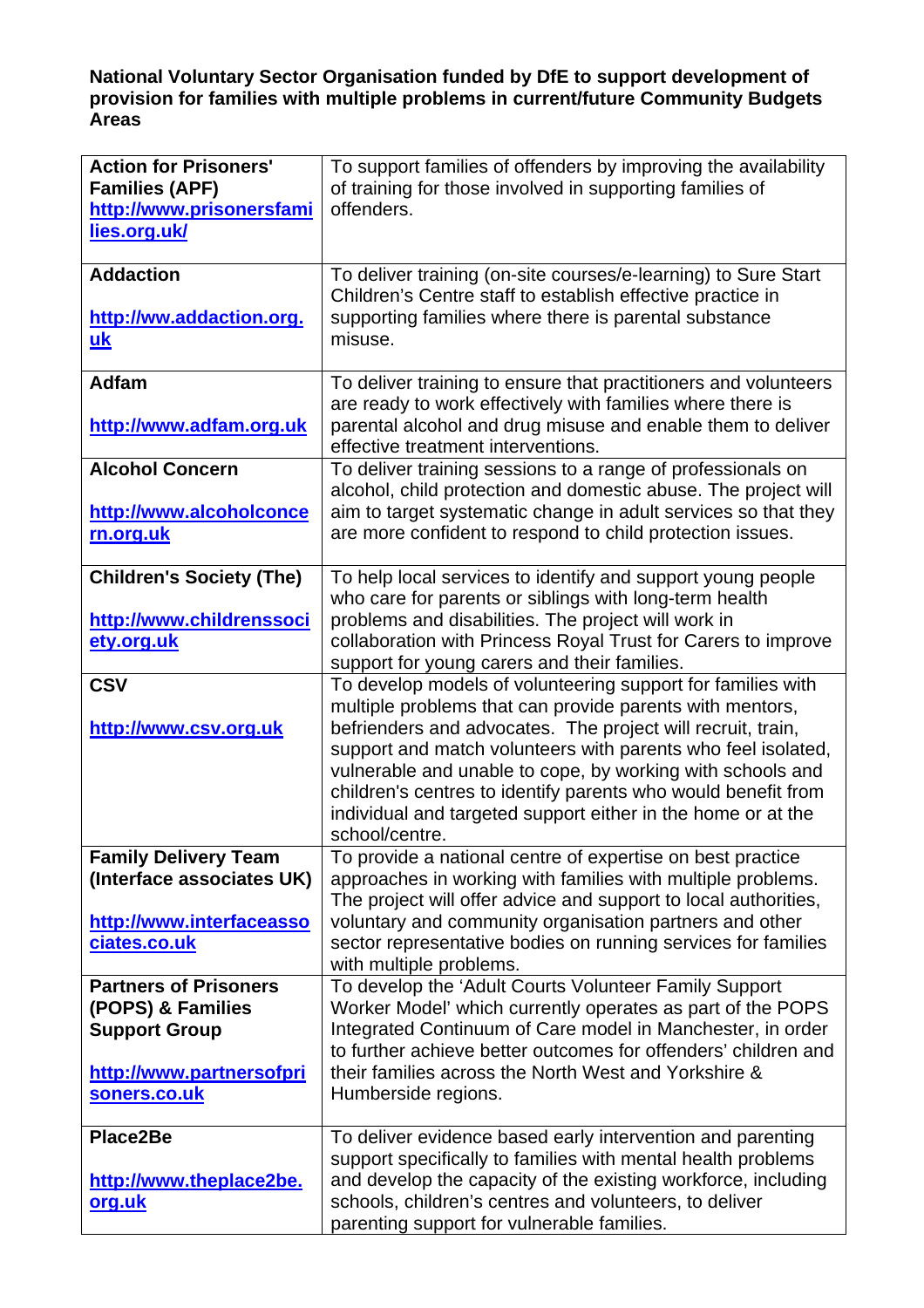| <b>Princess Royal Trust for</b><br><b>Carers</b><br>http://www.carers.org/ho<br>me         | To deliver a national programme to improve support for<br>young carers and their families by developing: a whole family<br>approach; sustainable links between the voluntary and<br>statutory sector; sharing of evidence base of good practice<br>across health, social care and education; and represent<br>young carers to influence national policy.                                           |
|--------------------------------------------------------------------------------------------|----------------------------------------------------------------------------------------------------------------------------------------------------------------------------------------------------------------------------------------------------------------------------------------------------------------------------------------------------------------------------------------------------|
| <b>Prison Advice and Care</b><br><b>Trust (PACT)</b><br>http://www.prisonadvice.<br>org.uk | To deliver a national programme of "integrated family<br>support" aimed at tackling multiple needs of offenders'<br>families and children. The project will recruit community<br>based "integrated family support advocates" to develop<br>partnerships between prison and probation (via PACT's<br>existing prison based family support workers) and local<br>services for children and families. |
| <b>Roma Support Group</b><br>http://www.romasupport<br>group.org.uk                        | To strengthen capacity within existing local services by<br>promoting the understanding of Roma/Gypsy culture in order<br>to deliver more effective early interventions for Roma/ Gypsy<br>families.                                                                                                                                                                                               |
| <b>Safe Ground</b><br>http://www.safeground.o<br>rg.uk                                     | To enhance and develop specialist relationship and parenting<br>skills through programmes working with prisoners to support<br>and improve prisoners' family relationships and better<br>outcomes for their children.                                                                                                                                                                              |
| <b>Spurgeons</b><br>http://www.spurgeons.or<br><u>g/</u>                                   | To support families of offenders to strengthen the family<br>whilst a member is in prison, and through this reduce re-<br>offending on release. The project will also aim to support the<br>existing workforce so they have the knowledge and skills to<br>support families of offenders.                                                                                                          |
| <b>Time for Families</b><br>http://www.timeforfamilie<br>s.org.uk/                         | To deliver relationship courses in a third of English prisons<br>and to train probation staff to run relationship courses for<br>offenders in the community.                                                                                                                                                                                                                                       |
| <b>YMCA Derbyshire</b><br>http://www.ymcaderbysh<br>ire.org.uk/                            | To deliver innovative frontline services targeted at families at<br>risk of homelessness and/or family breakdown through the<br>development of a replicable consortium model to enable<br>sharing of local solutions / best practice.                                                                                                                                                              |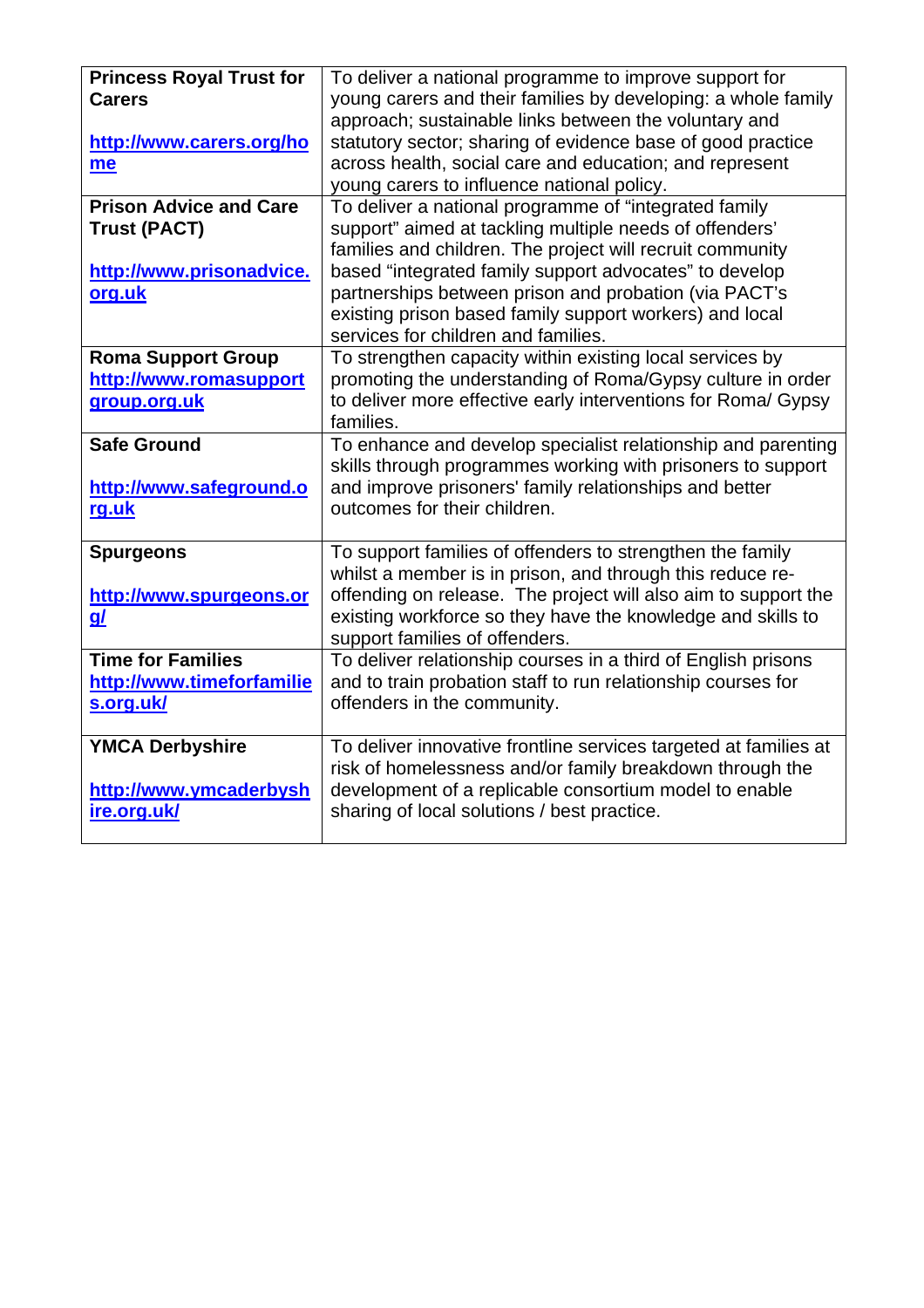### **Summary of progress in areas being supported to develop neighbourhood budgets and Local Integrated Services (LIS)**

*DCLG is supporting work to establishing small area budgets in the following four areas:* 

#### *Bristol*

Bristol is focusing on the Ashley, Easton and Lawrence Hill area, and particularly Stapleton Road, which has a population of about 46K. This is the most deprived part of Bristol with high levels of worklessness and crime. It has a relatively young and ethnically diverse population and issues around substance misuse, gang culture, and teenage pregnancies. The focus is on minimising duplication and maximising what services can achieve by working with the local community. **This involves community engagement to understand the issues impacting on young people's lives, pinpoint changes needed to public services, and agreeing how a community budget should come together.** Possible budgets for inclusion include clean/safe/green (some of which have already been devolved to neighbourhood level), section 106 resources, children and young people services, and public health. **Neighbourhood partnerships provide a community engagement and governance structure, but at this stage the extent of the budget devolution is unclear.** There were political changes in the Council in May, and it is currently unclear whether/how this work will progress.

#### *Birmingham*

Birmingham is looking to develop neighbourhood budgets in two places:

• Parts of Lozells, Handsworth, and Soho covering a population of about 30K. This is a deprived part of the city with a relatively young and ethnically diverse population, and particular issues around violent and gun crime. The Council is looking to develop a "post-neighbourhood management" approach to involving the community in local services. A community hub will be developed in a former bank building, bringing together local services including employment advice, clean/safe, community health, housing and access to advice, with space for community activities. In parallel, local services are being "re-networked" with more streamlined arrangements for community involvement. Some work has been done to identify service spend in the area, but the current focus is on ensuring the coordinated deployment of resources rather than a pooled budget. Work needs to progress on agreeing a governance mechanism. **Whilst drawing on previous forms of community engagement and residents' surveys to inform priorities, the work has been public service-led so far.**

In Balsall Heath, the local Forum has requested a neighbourhood budget as a way to sustain its clean/safe, community development and empowerment activities. Progress has been made in clarifying the services/amenities that residents value, in exploring governance options for the budget, and in starting to map the public service spend and other resources in the area. There are a number of complex issues which will take time to work through, not least to overcome people's perceptions about how services should be aligned and delivered. More work needs to be done to address these issues, and bottom out the scope of the budget, secure public service commitment of funding (or other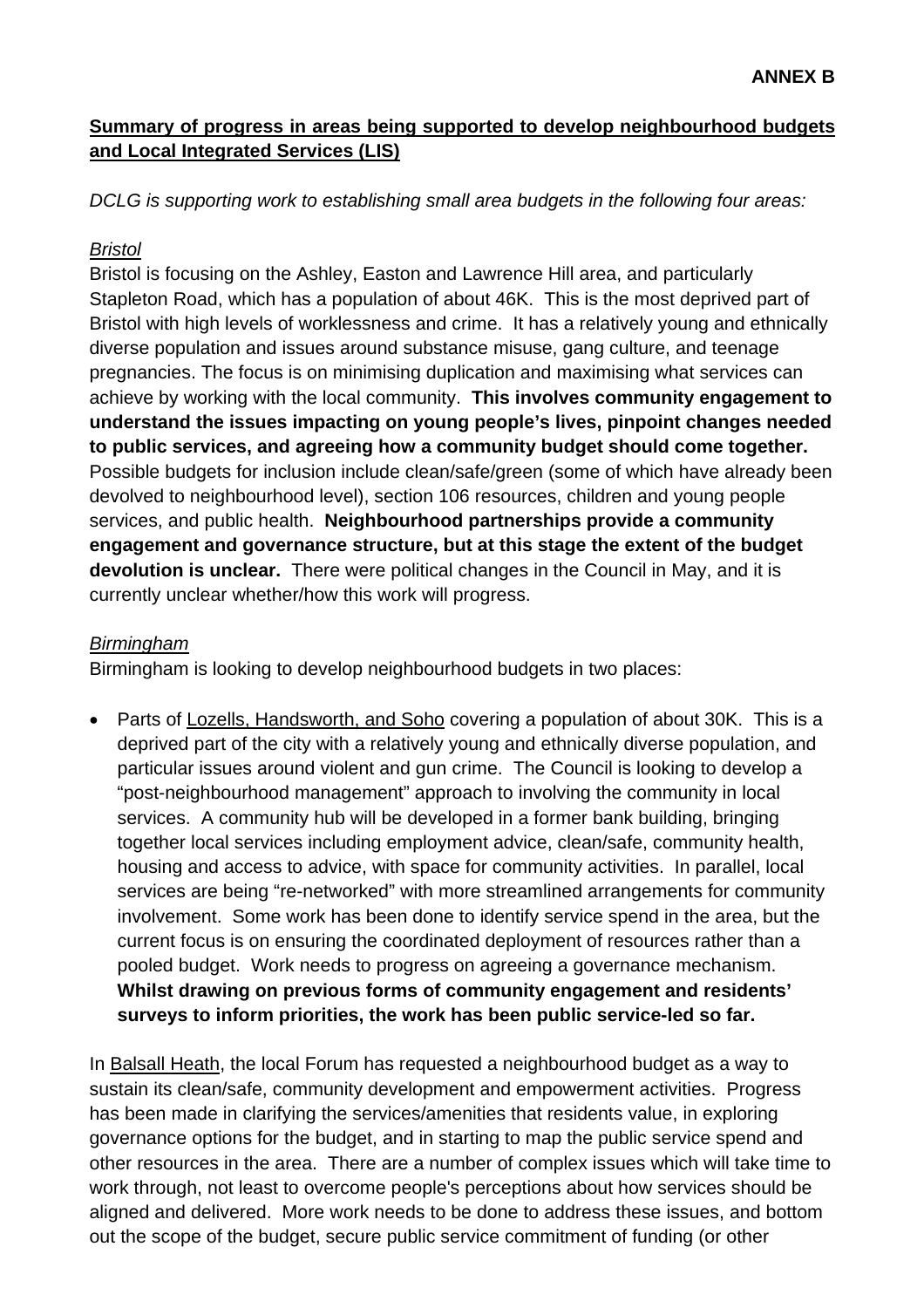resources), and agree a new governance mechanism. **The process has been inspired and led by the local community forum, with DCLG facilitating, bringing partners together, and providing some technical expertise.** 

### *Stoke-on-Trent*

Stoke-on-Trent Council has been focusing on the Burslem area (pop. c12K) which is one of the most deprived parts of the City. They have been developing a programme called 'Local Matters' to redesign the Council's approach to working with communities to address public service inadequacies and build social capital. Multi-agency groups (Council, police, fire & rescue, NHS) are starting to consider various work streams including:

− mapping of neighbourhood spend and understanding where efficiencies can be made

- − rationalising assets
- − re-engaging with communities
- − data/intelligence sharing

− service redesign, including multi-agency teams and co-location where relevant

**Community engagement and possible service co-design are recognised as important but have not yet advanced.** There are plans to explore community agreements and volunteer programmes. Restructuring within the Council, and political changes in May, has impacted on the neighbourhood budget work, and it is unclear at this stage whether or how the work will progress.

## *Newcastle-upon-Tyne*

The neighbourhood budget proposal focuses on the Cowgate/Kenton Bar area (pop. c15K) and involves two elements:

− asset transfer to the community to create a base / resource for community-led activity

− peer-led support and more integrated services for families with multiple problems

**There are fairly low levels of VCS activity and social capital in the area, so the process so far has been Council-led**, and this is reflected in the local governance structures. Work is now starting to clarify the budgets to support the process and to build the capacity of local residents. It is unlikely that this will result in a neighbourhood budget of any great size, but rather more integrated services through more flexible direct service provision, supplemented by resident-led support for families and community management of assets.

*Cabinet Office is working with 9 areas to explore the Local Integrated Service model. Highlighted excerpts of VCSE and community involvement from 4 areas are below:* 

# *Warrington*

The project focuses on the 11 most deprived SOAs in the boroughto reduce inequalities by delivering holistic, end to end services in radical new ways, with the key focus being income and health and wellbeing. The project will lead to a significant redesign of services, with increased focus on commissioning from the community sector and reduction in specialist provision from the public sector.

The manager of the Warrington CAB (also chair of Warrington  $3<sup>rd</sup>$  sector hub) is a member of the core steering group for the LIS**.** VCSE organisations are currently involved in the following elements: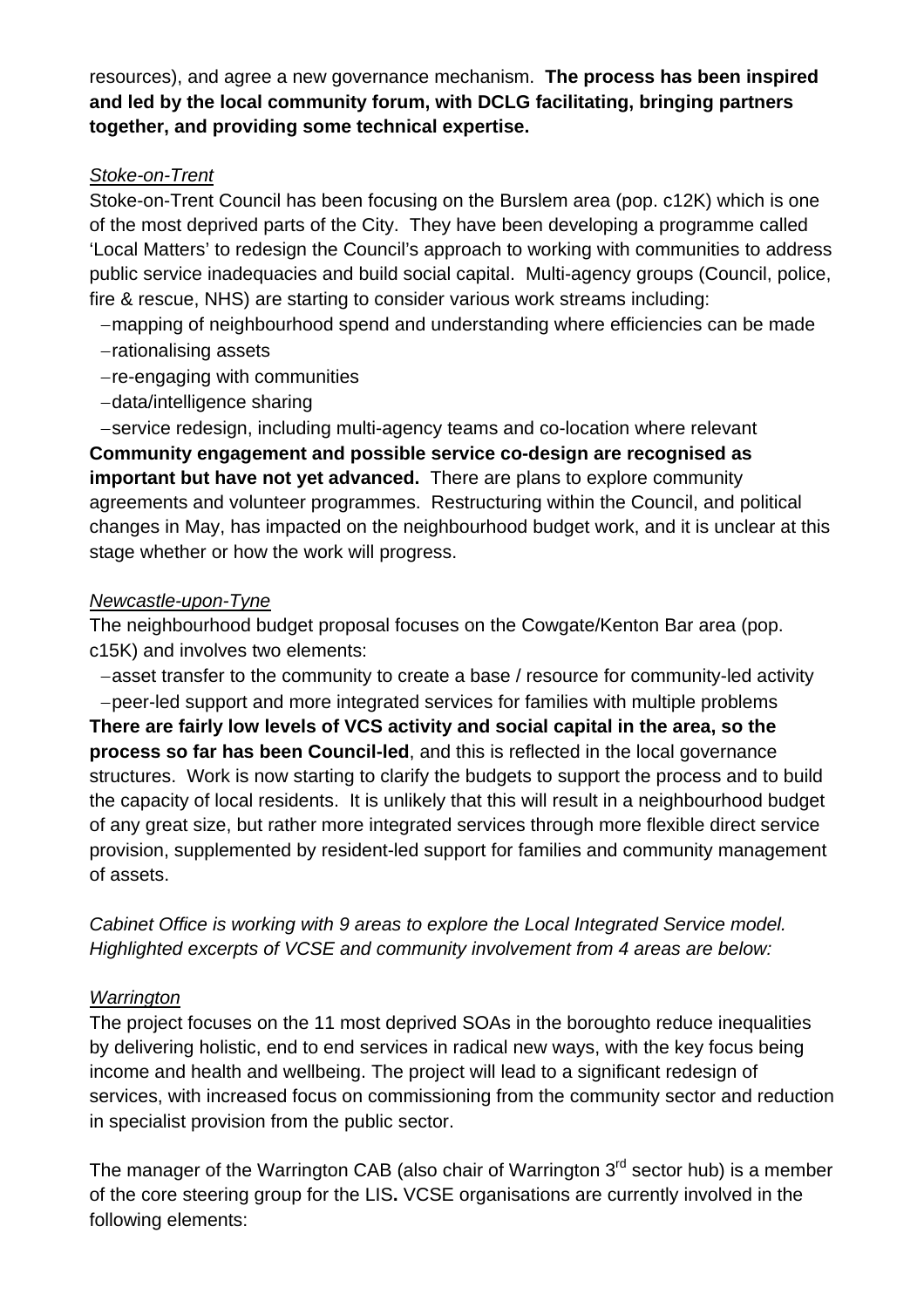- Work undertaken by the Volunteer Centre linking with Job Centre Plus on the benefits to the jobseeker of volunteering.
- Warrington carers centre offers specialised support and advice for people with responsibilities in this area.
- Warrington Disability Partnership (WDP) offers support to those currently being taken off incapacity benefit and finding themselves on JSA. WDP and the CVS also jointly run the Lavender Hill project aimed at the over 50s facing barriers to work.
- Several services supporting those with alcohol or other substance misuse issues and their families
- Many VCSEs delivering the lifelong learning programme.
- Job clubs are being run at neighbourhood level and the third sector meets regularly with the job centre to discuss issues and solutions.

# *Cheshire West and Chester*

The scope of the LIS is based on four service areas with a focus on improving the outcomes, addressing gaps in provision and creating efficiencies by using existing staff and resources to create a tailored service to address the needs of the Ellesmere Port residents for: Children and young people; worklessness; community safety; and teenage pregnancy.

There are three key groups involved in LIS, these are, Ellesmere Port Voluntary and Community Organisations (EPVCO), the Faith Sector and grass roots community groups:

- EPVCO have been commissioned work with the Our Place Team to establish constituted groups in each of the 10 neighbourhoods, provide training and create opportunities for communities to meet with organisations who can make a difference in their community.
- The Faith Group has had invested £200,000 (matched with funding raised by the faith group of £600,000) invested in it to develop a multi-functional community facility addressing affordable childcare, healthy eating, mentoring for young mothers, accessing training and employment and intergenerational projects.
- The 10 neighbourhoods groups are at varying degrees of development but the Stanney Community Forum, Rossmore Resident Groups and Westminster Residents Groups have taken forward Environmental Action Plans

# *Kingston on Thames*

Focussing on the Norbiton ward of Kingston, the community will be involved in identifying the key priorities and services to be involved in the project. A Professional's Technical Working team made up of professionals from NHSK, RBK, MET Police, Kingston University and Kingston Chamber of Commerce support the work of the LIS and will support the developing Community Working Group.

- A Community Working Group made up of 14 community members is working to develop a working programme committing a minimum of 4 hours of their time a month. Other community members are also being recruited, informed and supported to take part.
- Voluntary Action Kingston are represented on the working team, and other VCSE organisations are involved on an ad hoc basis, including Age Concern Kingston.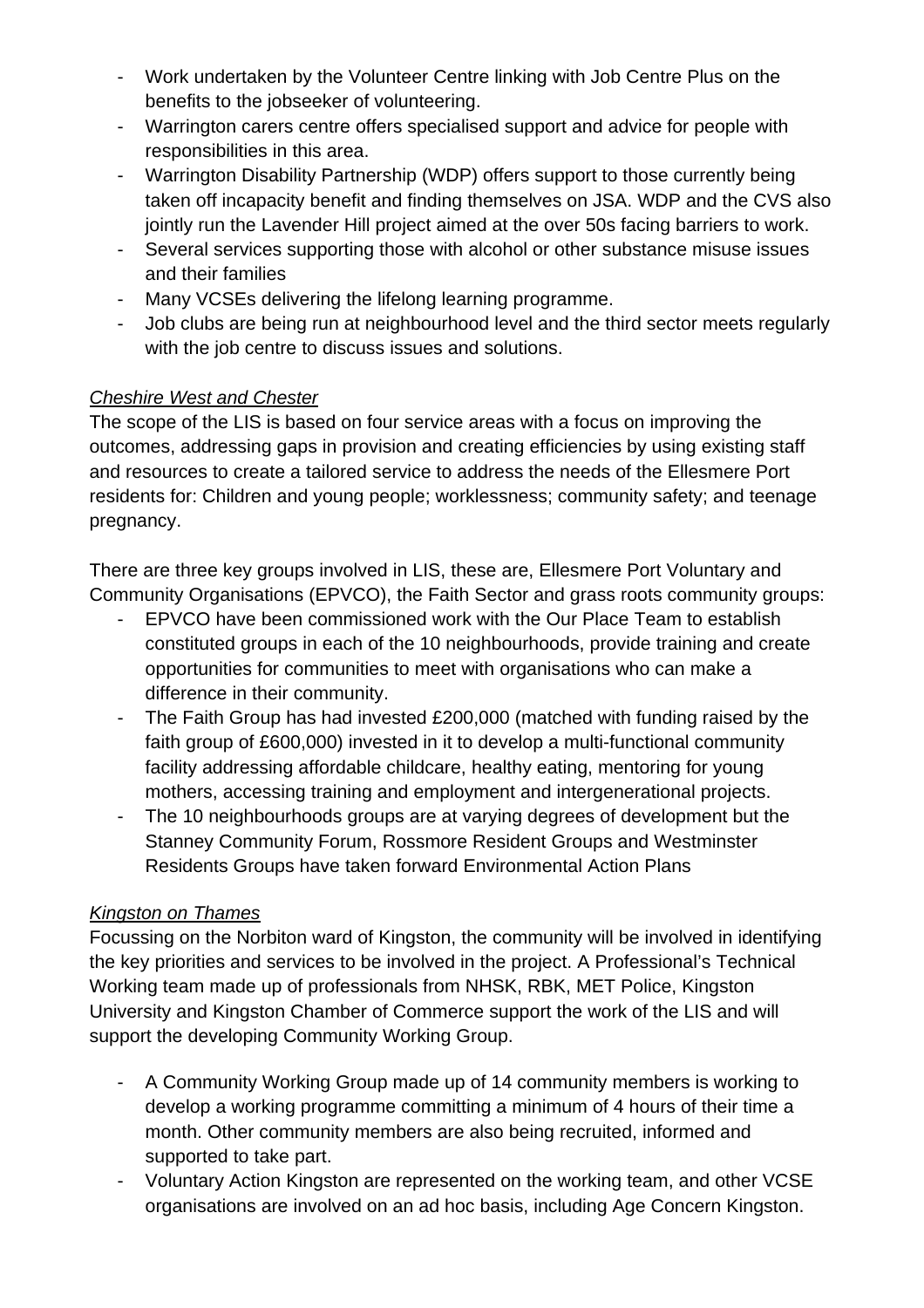## *Tameside*

The LIS pilot is focussing on tackling families with complex needs, with particular attention to reducing service overlaps, tackling offending levels and worklessness. VCSE organisations are involved at many levels:

- St Peters Partnership a third sector organisation is our delivery partner in the St Peters Local Integrated Services (LIS) and is taking a leading role in the formation and delivery of the Local Integrated Services (LIS) in ST Peters working with communities to co-design services. St Peters Partnership is also a community organiser host organisation and will be bringing this input and expertise to the pilot.
- New Charter, Tameside's biggest registered social landlord is rooted in our local community, helping residents to deal with the day to day issues which being part of the community in Smallshaw brings.
- All VCSE organisations are involved in our pilots through representation of the umbrella organisation Tameside Third Sector coalition on the LPSE and the Local Integrated Services (LIS) Steering Group.
- The VCSE is also engaged in the delivery in key pieces of activity such as the mapping of all contact with residents in their homes across the two Local Integrated Services (LIS) neighbourhoods.